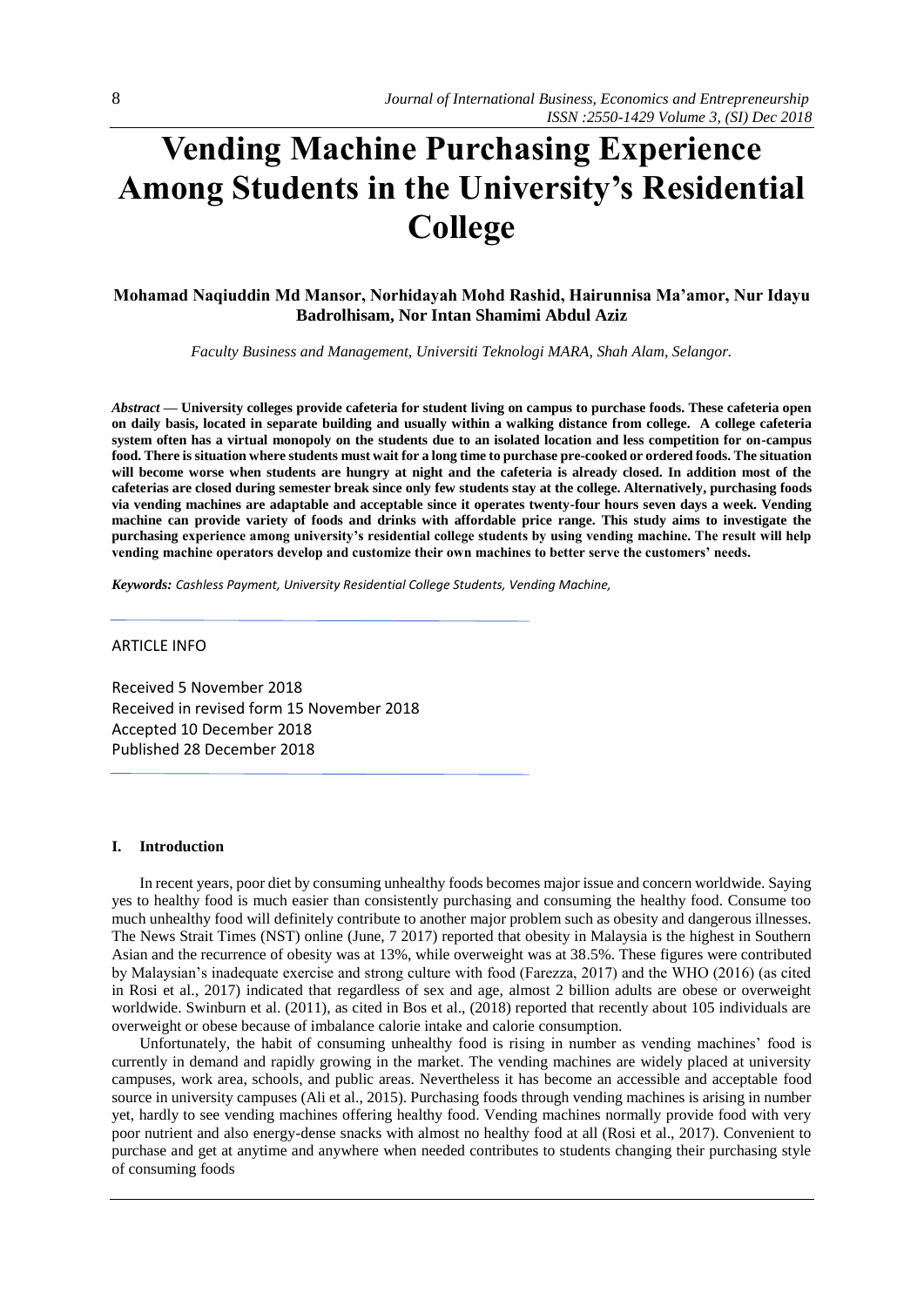Boek et al, (2012) and Hebden et al., (2015), as cited in Tam et al., (2017) expressed that taste, convenience, cost and healthiness are extremely associated with food-purchasing behaviour in young adults.

Living in advanced and modern era with busy schedules and time constraint, consuming and purchasing healthy foods become main concerns especially to university students. They often spend most of their time at college or classes with tons of assignments or final year projects to be completed. Consequently, students turn their ways to purchasing foods or snacks through vending machines especially during midnight as vending machine offer 24 hour's services. Unfortunately, vending machines slowly contribute and develop into unhealthy lifestyle and poor diet as it offers unhealthy foods and beverage. The development of obesogenic environment is caused by the rising in the availability of unhealthy food of vending machines (Rosi et al., 2017) and promoted by the poor nutritional quality of food and beverage offered by vending machines (Matthews & Horacek, 2015).

Moreover, vending machines offered low-price food rather than healthy foods that might be costly for the students. Price frequently becomes problems in purchasing healthier products (Callaghan et al., 2010 as cited in Matthews & Horacek, 2015). In previous study, Tam et al., (2017) reported that 90% of the students wanted less expensive food and discounts on healthy choices at university. This situation makes students tend to choose unhealthy foods rather than healthy foods even though there are healthy foods offered or sold at café. As vending machines offer less-cost food, it becomes the choice of students. Callaghan et al., 2010 as cited in Matthews & Horacek, 2015 mentioned that the most common dietary choices from vending machines are influenced by lowpriced energy-dense products and high-priced nutrient-dense products. Thus, this study intends to study the purchasing experience among university's college students via vending machine.

#### **II. Vending Machine Industry**

The vending machine industry has started to evolve from traditional machines to connected machines. The industry has gone beyond just delivering snacks and is developing new and sophisticated retail solutions. Connected vending machines, unlike traditional machines, are engaging shoppers like never before with touch screen controls, audio, video, scents, gesture-based interaction, and cashless payment. There are almost 17 million vending machines worldwide and many of the vending operators are now considering adding connectivity. The author forecasts that the number of connected vending machines worldwide will grow from 1.5 million units in 2015 to reach 3.6 million units by 2020.

Vending machines are great and convenient inventions that can dispense all sorts of items. In the past, they were primarily used to sell items such as drinks and snacks but it looks like the items being sold now are getting wackier and wackier. As the vending machine market is growing, vendors are looking for segments such as school and colleges where they can create demand. To cater to such places, firms are coming up with elegant and energyefficient vending machines. The market for indoor installation of the machines is also increasing. Indoor vending machines occupy less space without reducing the variety of foods and beverages. Their power consumption is also low (Global Connected Vending Machine Market 2016-2020).

Almost 80 million consumers in the United State of America make purchases every day from approximately 8 million machines nationwide. The result shows that 98 percent of vending purchases are made with cash because only 5% of vending machines accept credit and debit cards. This is because card readers remain too expensive and complex to implement (Rao, 2015). The expectation of paying by cash and coin is particularly painful for the tens of millions of consumers who use vending machines as their work or school fridge. Most of them are not casual users where they visit the same machines every day and deserve an easier way to purchase their morning coffee, bottled water, sandwich or afternoon snacks. Nearly half the time someone walks up to a machine with the intention to purchase, he or she leaves empty handed because the buyer simply does not have the right change. This result in billions of dollars in sales lost each year.

#### **III. Methodology**

This study was conducted in one of branch universities for the largest public university in the Malaysia. In line with the cultural norms of Malaysia society, there are separate male and female colleges. During the period of this study, 28 vending machines were available at 6 residential colleges. Study was conducted using online questionnaire for 2 months. The first part of the questionnaire contained questions related to the characteristics of the respondents (gender, age, and residential college). The second part of the questionnaire focuses on the respondents experience with the university residential college vending machine. The respondents were also asked about their perception of the university residential college vending machine in the third part of questionnaire. The questionnaire items were ranged on a 5-point Likert scale from 1 (very poor) to 5 (excellent).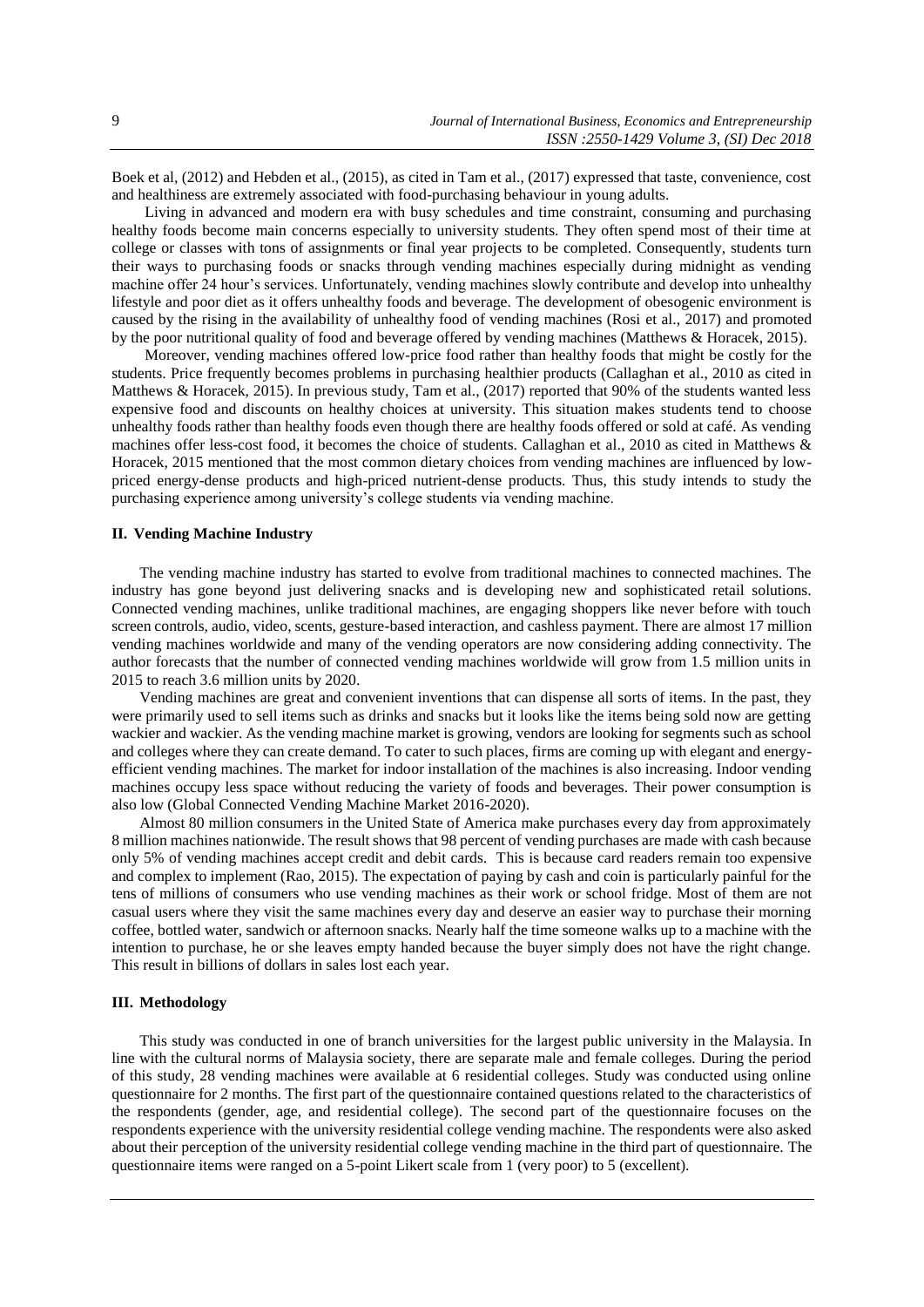In the last part of the questionnaire, students were asked about suggestion for improvement by using on a 5-point Likert scale from 1 (not at all likely) to 5 (extremely likely).

## **IV. Result**

Vending machine is one of the alternative ways for students to get food fast and cheap. However questions arise when it comes to healthy meal provided by the vending machine. Majority of the students rarely purchased healthy products because they feel that healthy food are more expensive, less value, lack of variety, not tasty enough and healthy food are available at home (Callaghan et al., 2010).

A total of 219 residential college students participated in this study. Table 1.0 shows the demographic characteristic of the respondents. The respondents were 179 (81.7%) female and 40 (19.6%) male. Respondents from 6 residential colleges participated in this survey with majority of them staying at Dahlia College 106 (48.4%). The distribution of respondents' age is almost the same with 94 (42.9%) of between 20 to 21 years old and 90 (41.1%) of 22-23 years old.

Table 2.0 shows their experience with the vending machine. 207 respondents (94.5%) are aware of the existence of vending machine in the college and 195 (88.3%) of them have used it at least once. Majority of the respondents with 91 students (41.6%) are likely buy the items from a vending machine late at night, followed by 56 (25.6%) sometime in the afternoon around dinner time. 135 out of the total respondents (61.6%) spend less than RM3 for each vending machine purchase. According to Noor'ain et al. (2018), economic situation, personal preferences and group influence will greatly influenced consumer decision making.

| Table 1.0: Demographic Characteristics of the Respondents $(n=219)$ |     |       |  |
|---------------------------------------------------------------------|-----|-------|--|
| Gender                                                              |     |       |  |
| Male                                                                | 40  | 18.3% |  |
| Female                                                              | 179 | 81.7% |  |
| Age                                                                 |     |       |  |
| 18-19 years old                                                     | 24  | 11.0% |  |
| 20-21 years old                                                     | 94  | 42.9% |  |
| 22-23 years old                                                     | 90  | 41.1% |  |
| 24 years old and above                                              | 11  | 5.0%  |  |
| College                                                             |     |       |  |
| Rafflesia                                                           | 32  | 14.6% |  |
| Angsana                                                             | 35  | 16.0% |  |
| Casuarina                                                           | 39  | 17.8% |  |
| Zamrud                                                              | 6   | 2.7%  |  |
| Dahlia                                                              | 106 | 48.4% |  |
| Baiduri                                                             |     | 0.5%  |  |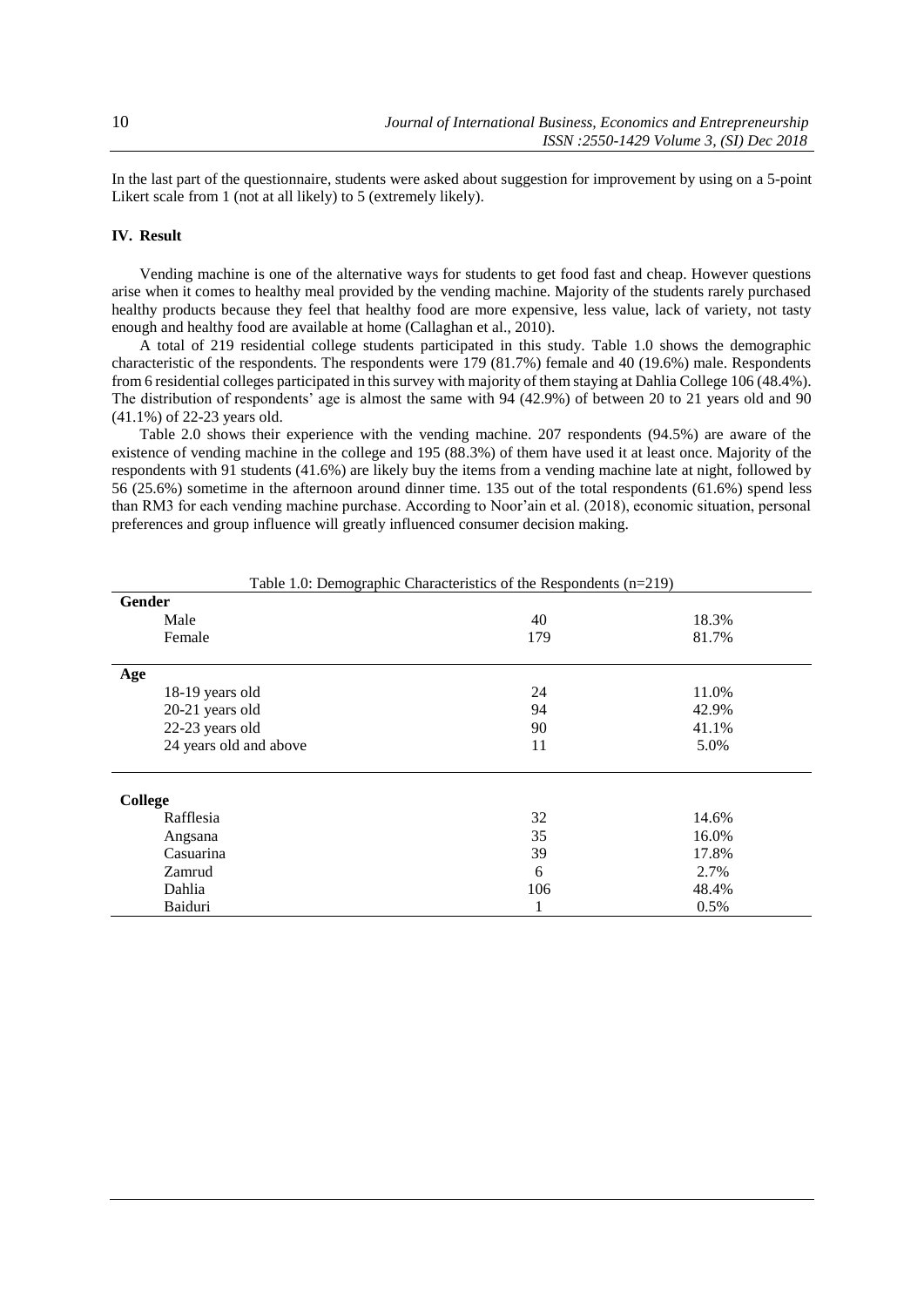| Table 2.0: Student Experience with Vending Machine $(n=219)$              |        |       |
|---------------------------------------------------------------------------|--------|-------|
| Do you notice vending machine at your college?                            |        |       |
| Yes                                                                       | 207    | 94.5% |
| N <sub>o</sub>                                                            | 12     | 5.5%  |
|                                                                           |        |       |
| Do you use vending machine at the college?                                |        |       |
| Yes                                                                       | 195    | 89.0% |
| N <sub>0</sub>                                                            | 24     | 11.0% |
| How often would you say you use the vending machine?                      |        |       |
| Never                                                                     | 17     | 7.8%  |
| 1-2 times a week                                                          | 65     | 29.7% |
| 3-4 times a week                                                          | 25     | 11.4% |
| 5-6 times a week                                                          | $\tau$ | 3.2%  |
| Every day                                                                 | 12     | 5.5%  |
| Once every couple of weeks                                                | 42     | 19.2% |
| Once every few months                                                     | 51     | 23.3% |
| At what time of day you likely buy item from a vending machine            |        |       |
| Early in the morning                                                      | 5      | 2.3%  |
| Before lunch                                                              | 6      | 2.7%  |
| After lunch                                                               | 8      | 3.7%  |
| Sometime in the afternoon around dinner time                              | 56     | 25.6% |
| Late evening                                                              | 24     | 11.0% |
| After dinner time                                                         | 29     | 13.2% |
| Late night                                                                | 91     | 41.6% |
|                                                                           |        |       |
| How much do you spend for each vending machine purchase?<br>Less than RM3 |        | 61.6% |
|                                                                           | 135    |       |
| RM4-RM6                                                                   | 73     | 33.3% |
| RM7-RM9                                                                   | 7      | 3.2%  |
| RM10 and above                                                            | 4      | 1.8%  |

Table 2.0: Student Experience with Vending Machine (n=219)

Table 3.0 shows the mean and standard deviation for vending machine facilities. Majority of the respondents are satisfied with the cleanliness of the vending machine  $(m=3.36)$ , trust on the product purchase  $(m=3.20)$ , satisfied with variety of product (m=3.11) and variety of choices (m=3.06). However they are not satisfied with the process to obtain a refund (m=2.63), the process to restock items in machine (m=2.68) and the time taken to repair the machine (m=2.69). The overall quality of vending machine is above the fair rate with the mean of 3.05. The technology has improve the supply chain and save operation costs for vending machine business. Hence the level of customer service confidence increase and the operator can anticipate for future needs (Fernandes, Silva, Reis, & Leão, 2016).

Table 3.0: Vending Machine Facilities for (n=219)

|                                    | Std. Deviation<br>Mean |       |
|------------------------------------|------------------------|-------|
| Variety of the products            | 3.11                   | 0.915 |
| Variety of choices                 | 3.06                   | 0.901 |
| Level of trust on the product      | 3.20                   | 0.886 |
| Well stocked machines              | 2.68                   | 1.053 |
| Cleanliness of vending machine     | 3.36                   | 0.925 |
| Functioning vending machine        | 2.84                   | 1.044 |
| Cash method of payment             | 2.98                   | 1.042 |
| Ease of obtaining a refund         | 2.63                   | 1.082 |
| Timely repair of equipment         | 2.69                   | 0.992 |
| Responsive of the operator         | 2.83                   | 0.947 |
| Price per items                    | 2.81                   | 1.026 |
| Overall quality of vending machine | 3.05                   | 0.996 |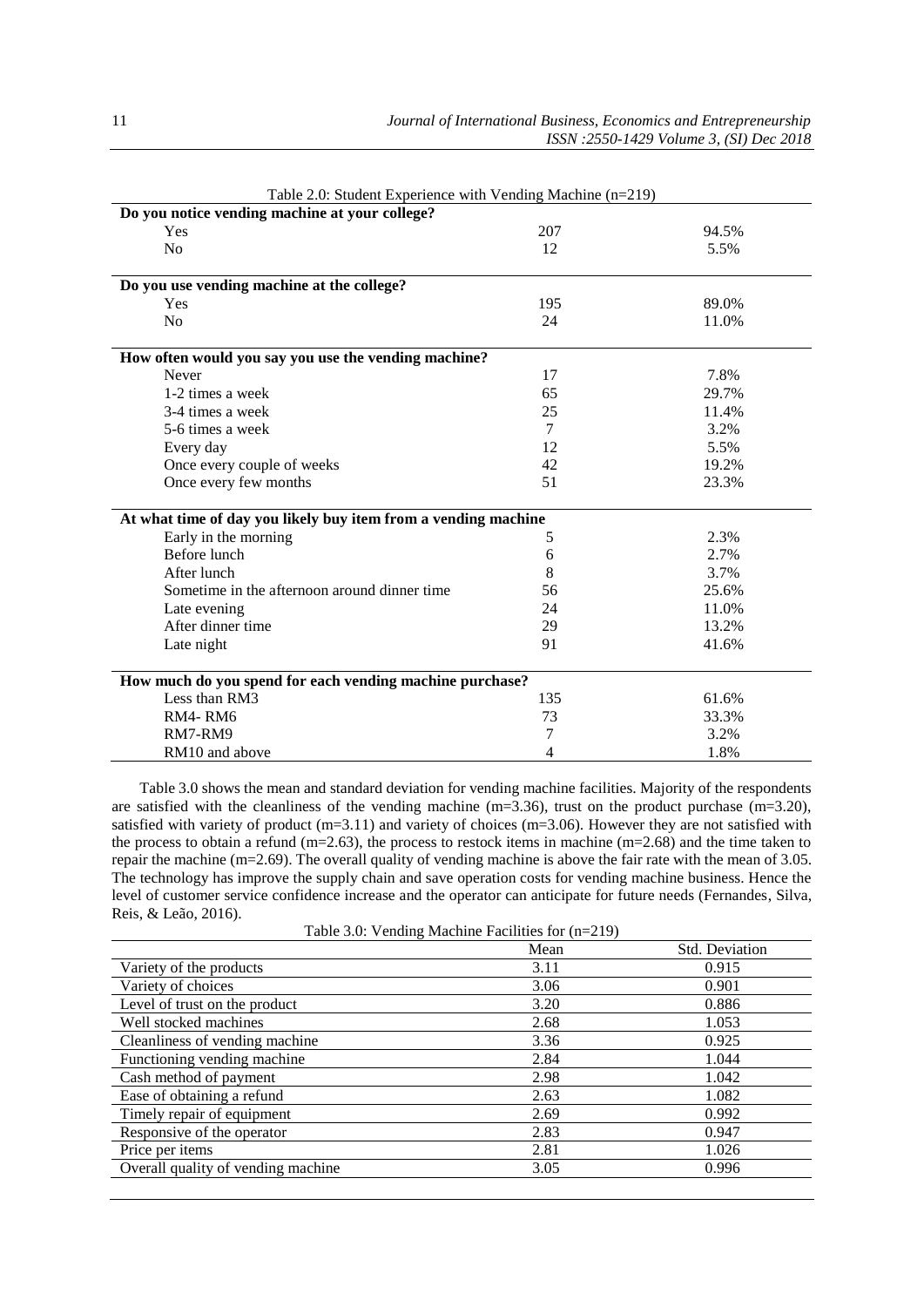Table 4.0 shows the mean and standard deviation for vending machine improvement. The mean for touch and go payment was 3.41, the mean for vending purchase was 3.06, the mean for recommending vending machine to a friend was 3.05, the mean for debit card payment method was 3.02, the mean for value for money was 2.88 and the mean for credit card payment method was 2.57. It was clearly shown that the respondents would like to recommend the use of touch and go payment method for purchasing items. They would not recommend the use of credit card method of payment. They also want items that they bought are of value for their money. The involvement of students in giving out opinions for vending machine in the university is considered as one good strategy to promote healthful choices of food for students (Ali et al., 2015). At the same time, the students' views can also be one of the campus nutrition education strategies to healthy lifestyle (Ali et al., 2015).

|                                                      | Mean | Std. Deviation |
|------------------------------------------------------|------|----------------|
| How likely are you to purchase from vending          | 3.06 |                |
| machine?                                             |      | 0.793          |
| How likely would you bought in terms of value for    | 2.88 |                |
| money?                                               |      | 0.834          |
| How likely would you recommend vending machine       | 3.05 | 0.996          |
| to a friend?                                         |      |                |
| How likely would you recommend the use of touch $\&$ | 3.41 | 1.115          |
| go method of payment?                                |      |                |
| How likely would you recommend the use of debit      | 3.02 | 1.175          |
| card method of payment?                              |      |                |
| How likely would you recommend the use of credit     | 2.57 | 1.149          |
| card method of payment?                              |      |                |

|  | Table 4.0: Vending Machine Suggestion for Improvement (n=219) |  |  |  |
|--|---------------------------------------------------------------|--|--|--|
|--|---------------------------------------------------------------|--|--|--|

#### **V. Conclusion and Recommendation**

The findings of the present study can be useful for vending machine operator to expand their services. Most of the respondents felt that the food items available in the vending machines at the university college should be improved. They made a number of suggestions for ways in which the operators could improve the quality of food items and provide more options to the students. Introducing variety options with affordable price would both satisfy consumers and may be a feasible solution for improving the on-campus food environment.

## **References**

- Ali, H. I., Jarrar, A. H., Abo-El-Enen, M., Al Shamsi, M., & Al Ashqar, H. (2015). Students' perspectives on promoting healthful food choices from campus vending machines: A qualitative interview study Health behavior, health promotion and society. *BMC Public Health*, *15*(1), 1–8. https://doi.org/10.1186/s12889- 015-1859-2
- Boek, S., Bianco-Simeral, S., Chan, K., & Goto, K. (2012). Gender and race are significant determinants of students' food choices on a college campus. *Journal of Nutrition Education and Behavior*, *44*(4), 372–378. https://doi.org/10.1016/j.jneb.2011.12.007
- Callaghan, C., Mandich, G., & He, M. (2010). Healthier snacks in school Vending machines: A Pilot Project in four Ontario high schools. *Canadian Journal of Dietetic Practice and Research*, *71*(4), 186–191. https://doi.org/10.3148/71.4.2010.186
- Farezza, H. R. (2017, June 7). Malaysians most obese in region. *New Straits Times*.
- Fernandes, T., Silva, Â., Reis, R. & Leão, C. P. (2016). Gathering information based on focus groups: Consumer's Involvement in the use of vending machines. *The Quality Report*, *21* (13), 19-33.
- Grech, A., & Allman-Farinelli, M. (2015). A systematic literature review of nutrition interventions in vending machines that encourage consumers to make healthier choices. *Obesity Reviews*, *16*(12), 1030–1041. https://doi.org/10.1111/obr.12311